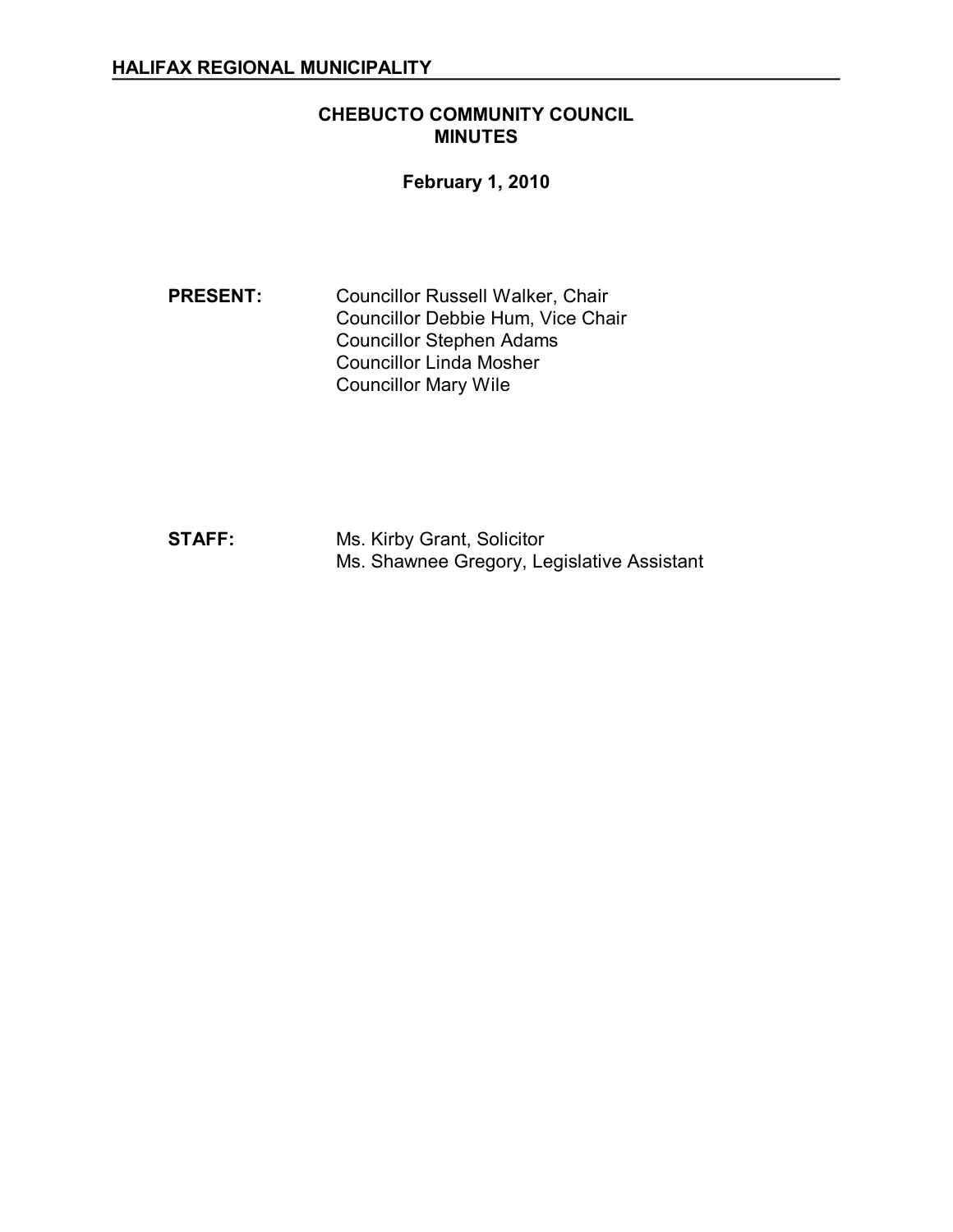# TABLE OF CONTENTS

| 1.               |                                                                                                                                                                                                               |  |
|------------------|---------------------------------------------------------------------------------------------------------------------------------------------------------------------------------------------------------------|--|
| 2.               |                                                                                                                                                                                                               |  |
| 3.               |                                                                                                                                                                                                               |  |
| $\overline{4}$ . | 4.1<br>4.1.3 Keefe Drive - Emergency Concerns Due to Road Condition and<br>4.1.4 Solid Waste - Friday and Holiday Collection Communication<br>4.1.5 HRM Corporate Call Centre 490-4000 - Resident Concerns  4 |  |
| 5.               |                                                                                                                                                                                                               |  |
| 6.               |                                                                                                                                                                                                               |  |
| 7.               |                                                                                                                                                                                                               |  |
| 8.               | 8.1<br>8.2<br>Appeal of the Development Officer's Decision to Deny an<br>8.2.1<br>Application for a Variance #15727, 5 Prince's Walk, Halifax 4                                                               |  |
| 9.               | CORRESPONDENCE, PETITIONS AND PRESENTATIONS  6<br>9.1<br>9.2<br>9.3                                                                                                                                           |  |
| 10.              | <b>REPORTS</b><br>10.1<br>10.1.1 Case 01317: Amending Stage I and II Development Agreements -                                                                                                                 |  |
| 11.              | <b>MOTIONS</b>                                                                                                                                                                                                |  |
| 12.              | -6                                                                                                                                                                                                            |  |
| 13.              |                                                                                                                                                                                                               |  |
| 14.              |                                                                                                                                                                                                               |  |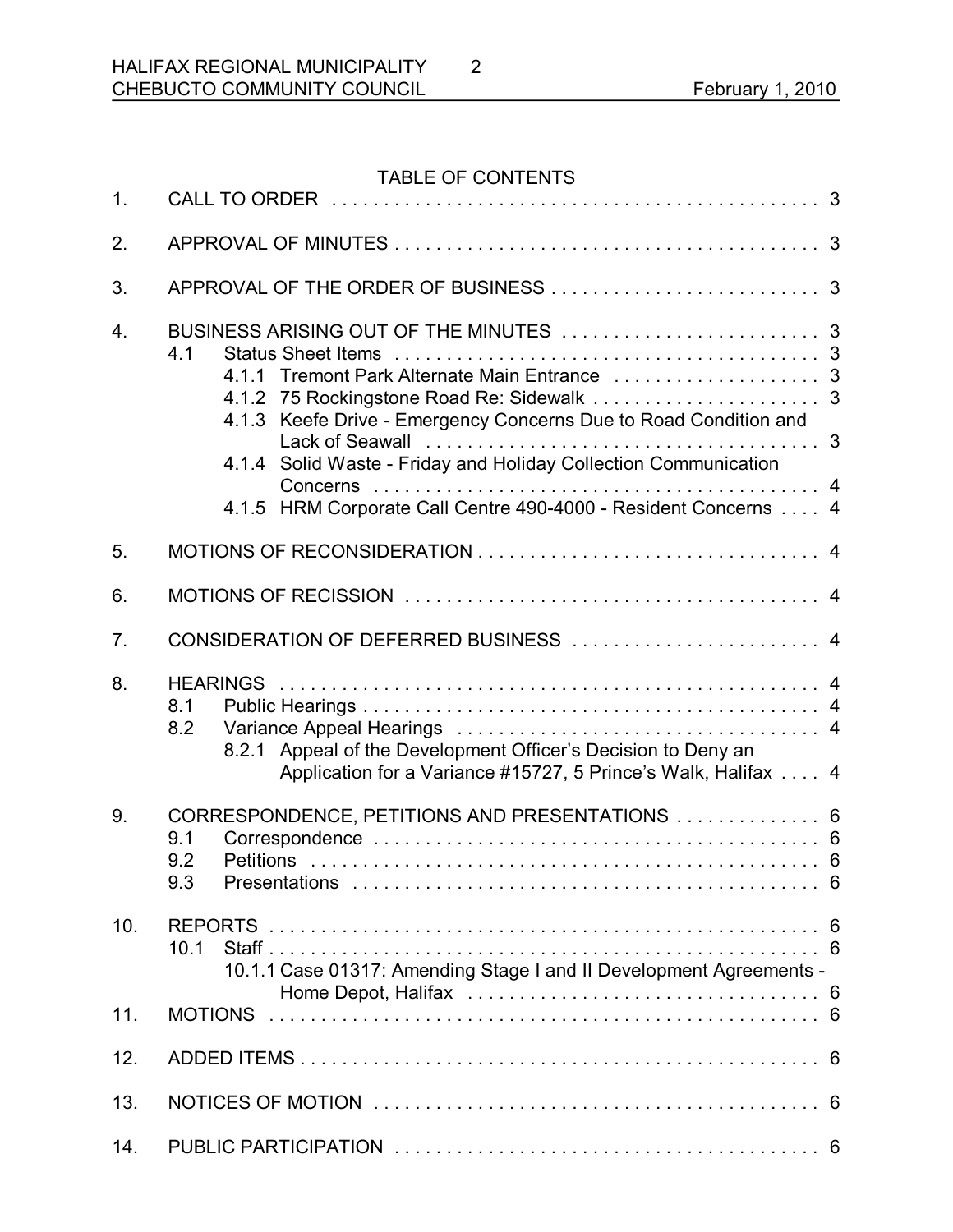3

#### **1. CALL TO ORDER**

The Chair called the meeting to order at 7:00 p.m. at the Keshen Goodman Library.

#### **2. APPROVAL OF MINUTES January 4, 2010**

**MOVED by Councillor Mosher, seconded by Councillor Hum, that the minutes of January 4, 2010 be approved as presented. MOTION PUT AND PASSED.** 

## **3. APPROVAL OF THE ORDER OF BUSINESS AND APPROVAL OF ADDITIONS AND DELETIONS**

**MOVED BY Councillor Mosher, seconded by Councillor Hum, that the agenda be approved as presented. MOTION PUT AND PASSED.** 

### **4. BUSINESS ARISING OUT OF THE MINUTES**

**4.1 Status Sheet Items** 

## **4.1.1 Tremont Park Alternate Main Entrance**

Councillor Hum advised that this issue would be considered under any future applications coming forward on rate of transmission lands and any Development Agreements the nearby area.

She indicated that this item could be removed from the Status Sheet.

#### **4.1.2 75 Rockingstone Road Re: Sidewalk**

Councillor Adams advised that there were no updates at this time and requested that this item remain on the Status Sheet.

### **4.1.3 Keefe Drive Emergency Concerns Due to Road Condition and Lack of Seawall**

Councillor Mosher indicated that she had met with Mr. Dave Hubley, Manager of Design and Construction, regarding this issue. She stated that the road condition on Keefe Drive had gotten worse and Mr. Ivan Zinck, Work Supervisor of Streets - West, had repaired the road with approximately 8 to 10 tonnes of gravel as a temporary solution. Councillor Mosher also advised that Keefe Drive was a non accepted street which had been annexed and maintained by the former City of Halifax and HRM ever since.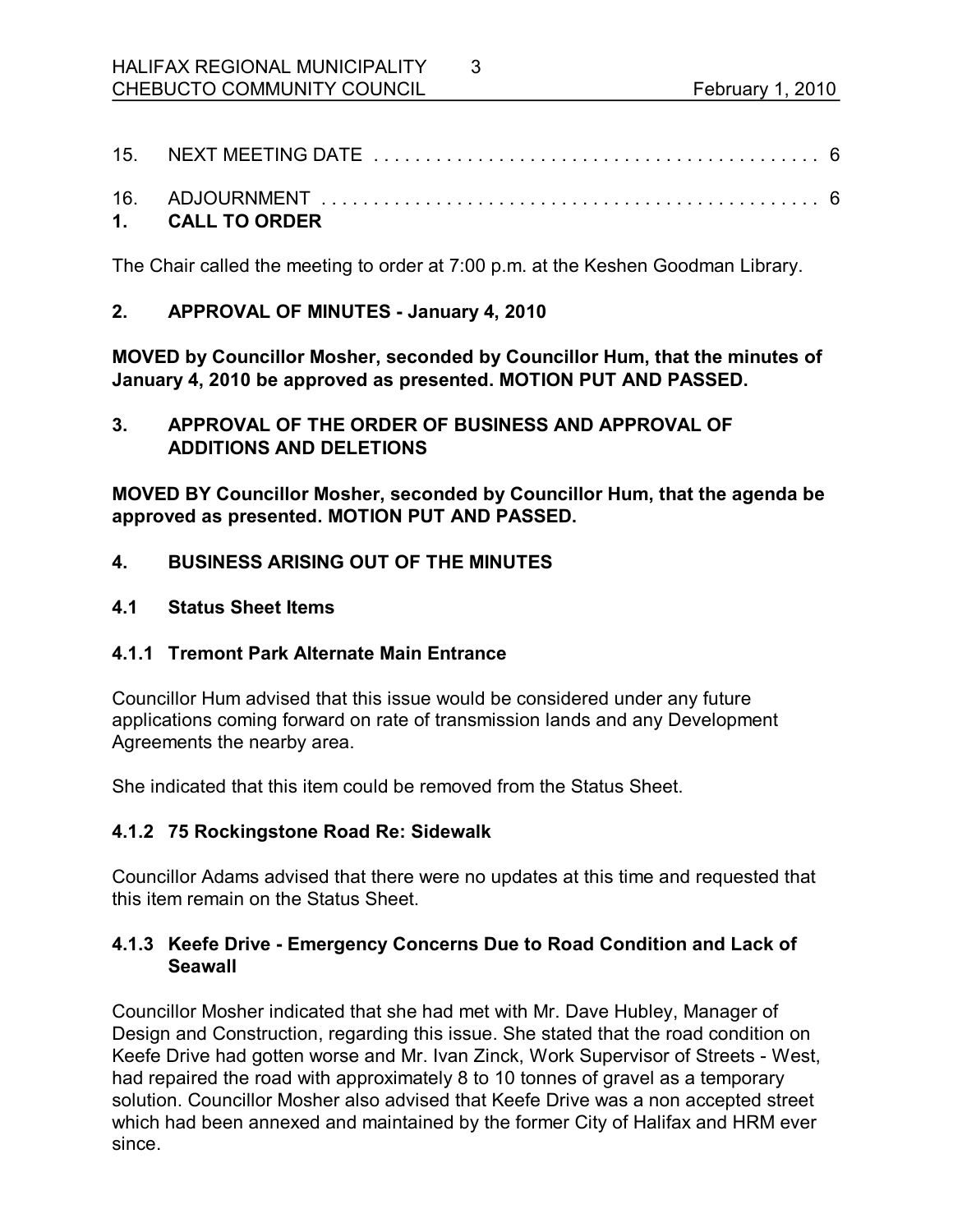Councillor Mosher indicated that this item would be going to Regional Council, however, she requested that it remain on the Status Sheet.

4

#### **4.1.4 Solid Waste Friday and Holiday Collection Communication Concerns**

C An information report dated January 8, 2010 was before Community Council.

Councillor Mosher stated that she appreciated the report. She noted, for the record, that collection communication issues had occurred on several occasions other than January 2, 2010 and that each time the HRM Corporate Call Centre had no updates for residents. She requested that her comments and the report dated January 8, 2010 be referred to the Manager of the HRM Corporate Call Centre for staff's information.

Councillor Adams requested information on what residents should do when a manager or supervisor of a collection company does not return their calls.

Councillor Mosher stated that collection had been missed again on Friday, January 29, 2010 for the third time in a row. She requested information from Solid Waste staff regarding what residents should do as they had now exceeded their bag requirements for collection.

Councillor Mosher indicated that this item could be removed from the Status Sheet.

## **4.1.5 HRM Corporate Call Centre 4904000 Resident Concerns**

The Chair indicated that a report on this matter was forthcoming.

Councillor Mosher requested that this item remain on the Status Sheet.

- **5. MOTIONS OF RECONSIDERATION NONE**
- **6. MOTIONS OF RECISSION NONE**
- **7. CONSIDERATION OF DEFERRED BUSINESS NONE**
- **8. HEARINGS**
- **8.1 Public Hearings None**
- **8.2 Variance Appeal Hearings**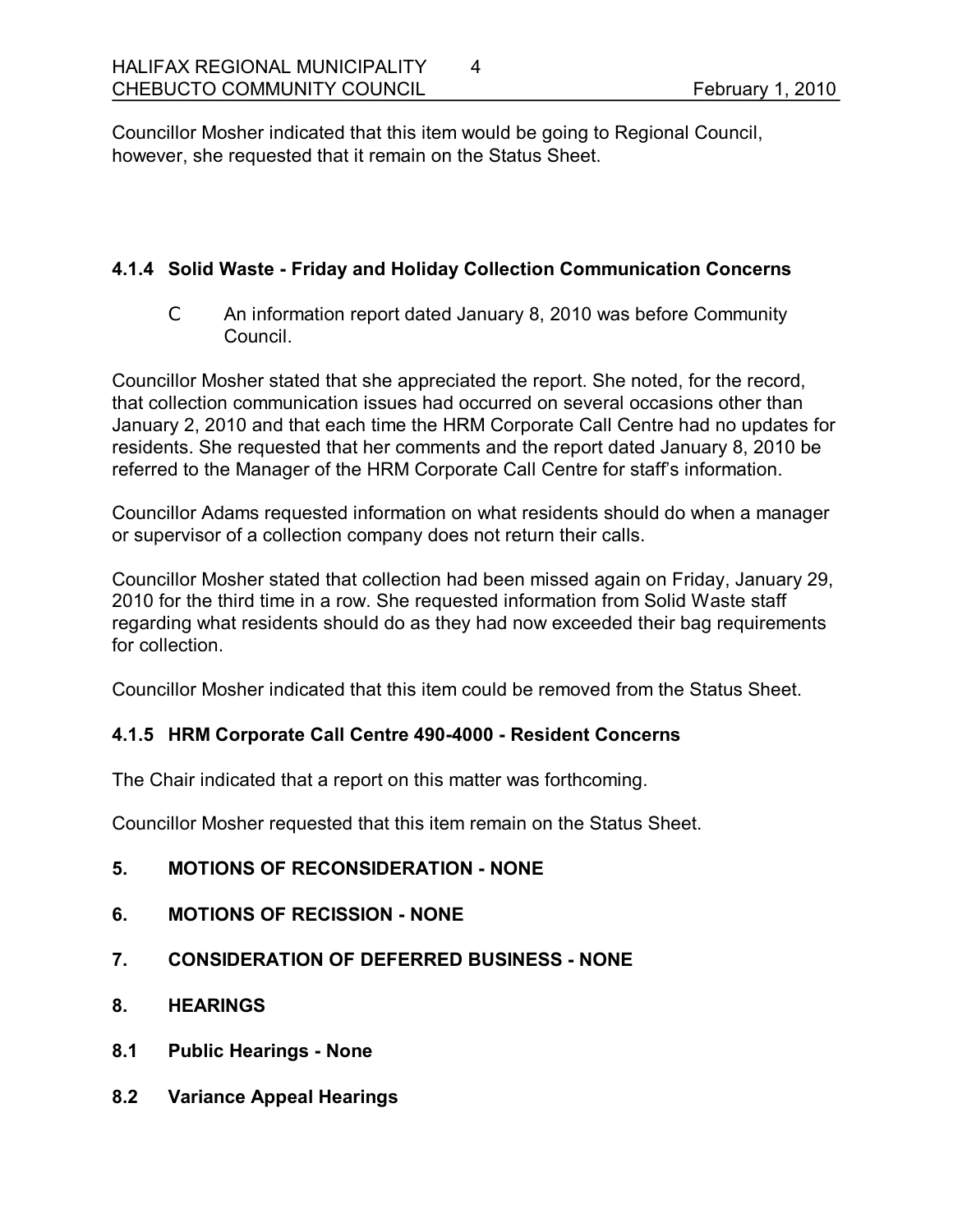### **8.2.1 Appeal of the Development Officer's Decision to Deny an Application for a Variance #15727, 5 Prince's Walk, Halifax**

5

C A report dated January 19, 2010 was before Community Council.

Ms. Brenda Seymour, Development Technician, provided the presentation on Case 15727, 5 Prince's Walk, Halifax. Highlights were as follows:

- C The property is zoned R1 and is under the Halifax Mainland Land Use
- C The Land Use By-Law requires a 20 foot setback and the request has been made to change to a 2.5 foot setback on this property
- C Most properties on the street meet the minimum setback of 20 feet
- C Permitting construction of a deck would be inconsistent with the existing neighbourhood and the street scape would be changed which defeats the purpose of the By-Law

The Chair reviewed the Rules of Procedure for Variance Appeal Hearings and called for those wishing to speak for or against Variance #15727, 5 Prince's Walk, Halifax.

**Mr. Brian Cooper**, Applicant, stated that the proposed deck would be built on the left side of his home as it would be the most accessible area due to the design of the home. He indicated that his home was five years old and that when it was being built he had taken the neighbours, trees and historic value of the property and general area into consideration. Mr. Cooper stated that he had been in the construction industry for approximately 30 years and had lived in Prince's Lodge for 12 years; noting that it was a great place to raise a family. He clarified that the deck would be approximately 15 feet from the street pavement and the only access would be via the door on the main level of his home. He stated that the deck area would be quite private as it was covered by tree foliage during the warmer months. Mr. Cooper advised that he had canvassed his neighbours regarding the proposed deck and submitted a list containing the signatures of 21 neighbours indicating they had no objections to his proposal. In closing, Mr. Cooper stated that he did not believe that the deck would cause problems in the neighbourhood as it would be aesthetically pleasing and well built.

**Ms. Jackie Compton**, Prince's Walk, indicated that her property looked directly on to the Cooper's property and that the neighbours appreciated Mr. Cooper coming to ask for their opinion. She stated that the deck would be very appealing from her point of view; noting that it would not impact her view of the Bedford Basin as she could not see it through the trees in the summertime anyway. Ms. Compton indicated that she had only lived in the neighbourhood for one year.

The Chair called three times for additional speakers. Hearing none, the following motion was placed:

**MOVED BY Councillor Mosher, seconded by Councillor Hum, that the Variance Appeal Hearing be closed. MOTION PUT AND PASSED.**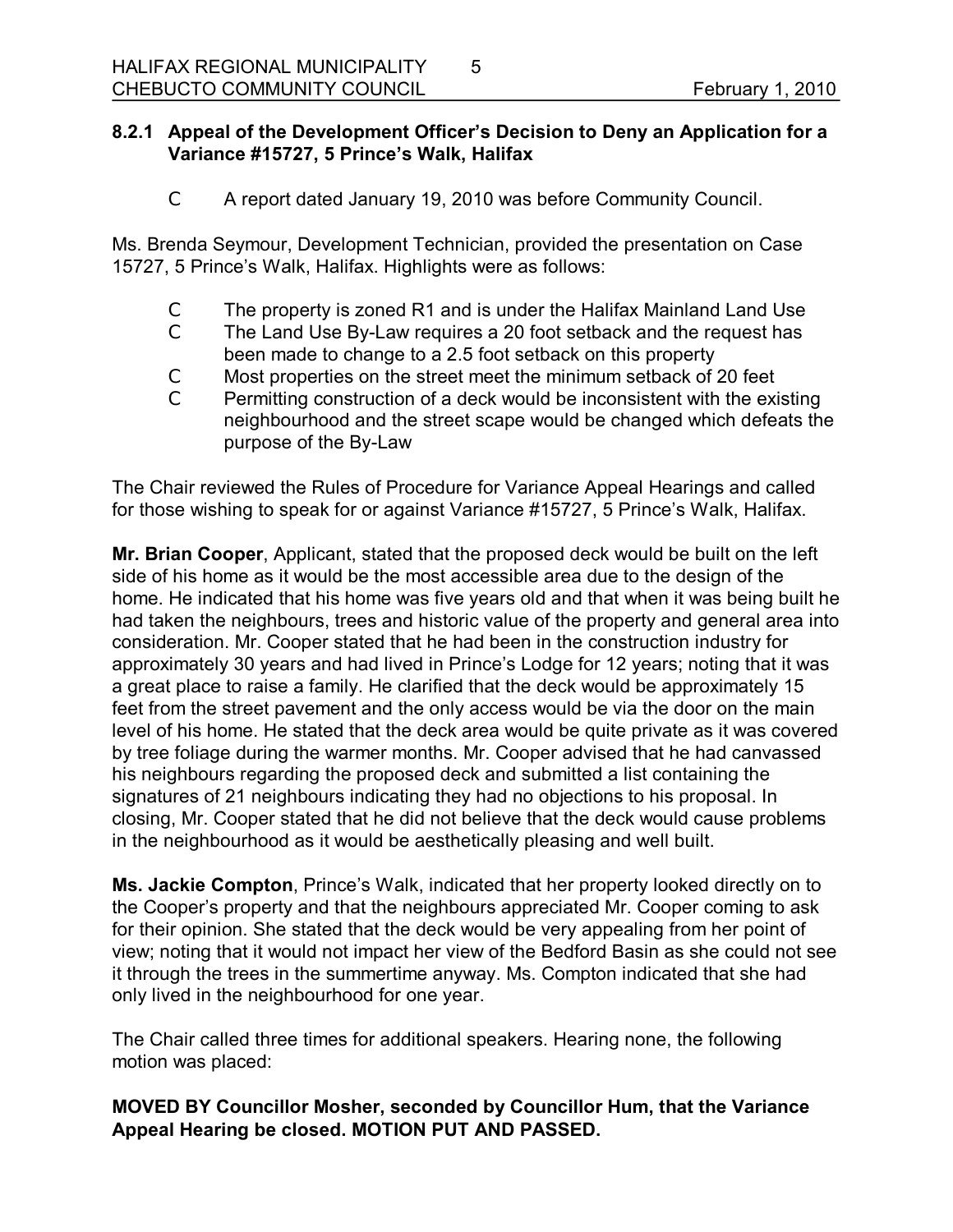Councillor Hum advised that this had been a difficult decision for her to make. She stated that the Municipal Charter set outs guidelines for staff to follow; noting that going from a 20 foot to a 2.5 foot setback was a substantial change.

6

Councillor Hum put a motion on the floor to uphold the Development Officer's decision to deny the variance. As there was no seconder for the motion, the motion was lost.

## **Moved by Councillor Adams, seconded by Councillor Mosher, that Chebucto Community Council overturn the Development Officer's decision and approve the variance. MOTION PUT AND PASSED.**

Councillor Hum stated, for the record, that this decision had the potential to significantly impact the Prince's Lodge neighbourhood as it was going to set a precedent. Councillor Hum expressed concern that the McInnis family, who live on the abutting property, did not receive the Appeal notice; noting that she had spoken to the Solicitor and there was, unfortunately, no options available for them*.*

# **9. CORRESPONDENCE, PETITIONS AND PRESENTATIONS**

- **9.1 Correspondence None**
- **9.2 Petitions None**
- **9.3 Presentations None**
- **10. REPORTS**
- **10.1 Staff**
- **10.1.1 Case 01317: Amending Stage I and II Development Agreements Home Depot, Halifax**
	- C A report dated November 13, 2009 was before Community Council.

**MOVED BY Councillor Wile, seconded by Councillor Adams, that Chebucto Community Council give Notice of Motion to consider the proposed Stage I Amending Agreement , as described in Attachment A of the report dated November 13, 2009 and schedule a public hearing for March 1, 2010.** 

- **11. MOTIONS NONE**
- **12. ADDED ITEMS NONE**
- 13. NOTICES OF MOTION NONE
- **14. PUBLIC PARTICIPATION**

There was no one wishing to speak at this time.